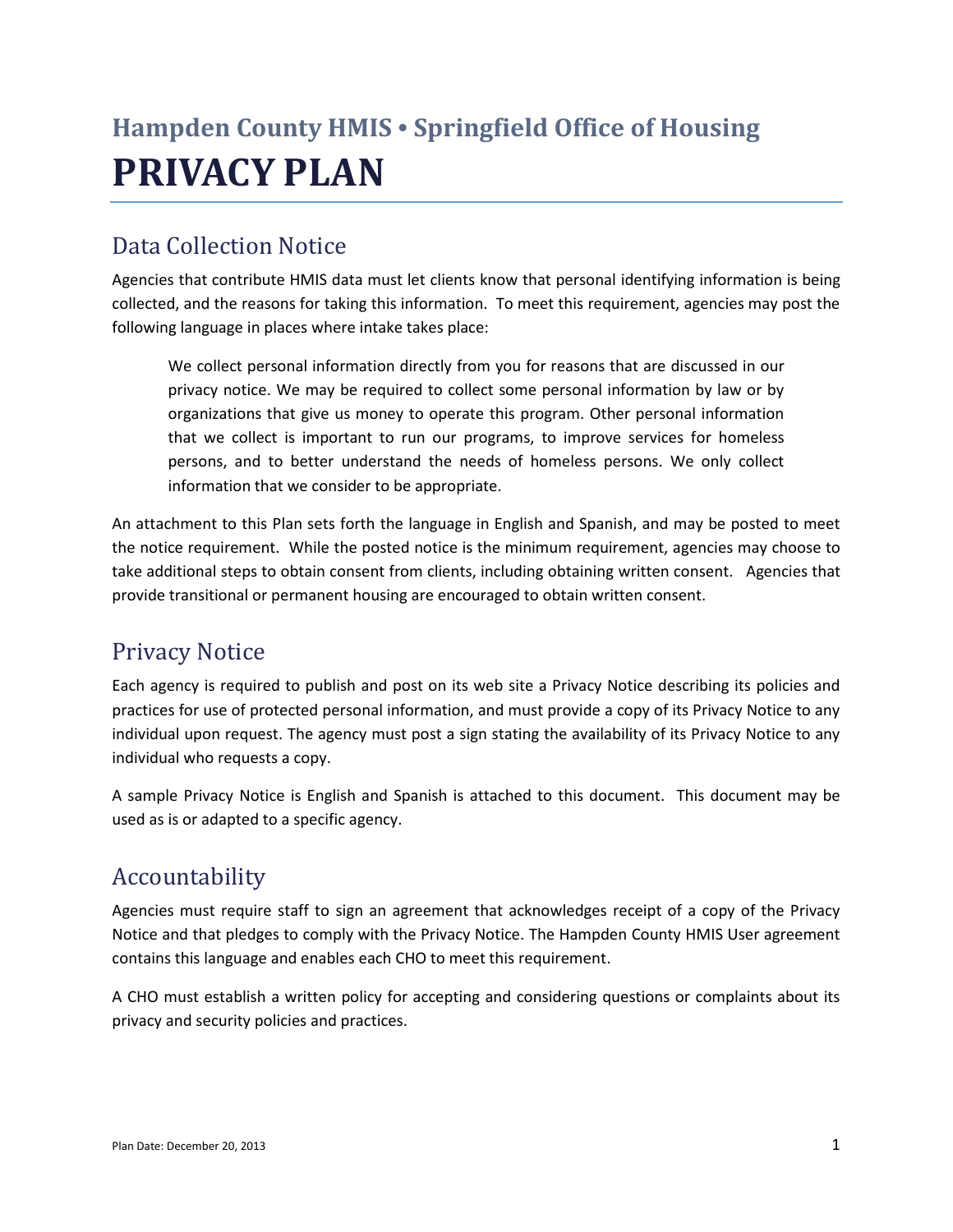## Access and Correction

In general, agencies must allow an individual to inspect and to have a copy of any information about the individual, and must offer to explain any information that the individual may not understand. Agencies must consider any request by an individual for correction of inaccurate or incomplete information about the individual, but is not required to remove any information. However, the agency may mark information as inaccurate or incomplete and may supplement it with additional information.

The agency may deny access to personal reasons for any of the following reasons, and should describe possible reasons in its Privacy Notice:

- 1. Information compiled in reasonable anticipation of litigation;
- 2. Information about another individual;
- 3. Information obtained under a promise of confidentiality if disclosure would reveal the source of the information; or
- 4. Information, the disclosure of which would be reasonably likely to endanger the life or physical safety of any individual.

The agency can reject repeated or harassing requests for access or correction. An agency that denies an individual's request for access or correction must explain the reason for the denial to the individual and must include documentation of the request and the reason for the denial as part of the protected personal information about the individual.

### Purpose and Use Limitations

Agencies may use or disclose personal identifying information from HMIS under the following circumstances: (1) To provide or coordinate services to an individual; (2) for functions related to payment or reimbursement for services; (3) to carry out administrative functions, including but not limited to legal, audit, personnel, oversight and management functions; or (4) for creating de-identified personal identifying information.

Certain disclosures may be required due to provider obligations that go beyond the privacy interests of clients. The following additional uses and disclosures are recognized by HUD, and the Springfield Office of Housing may provide additional guidance regarding these circumstances (each of which is described in more detail in the HUD 2004 HMIS Technical Standards):

- 1. Uses and disclosures required by law
- 2. Uses and disclosures to avert a serious threat to health or safety
- 3. Uses and disclosures about victims of abuse, neglect or domestic violence
- 4. Uses and disclosures for academic research purposes
- 5. Disclosures for law enforcement purposes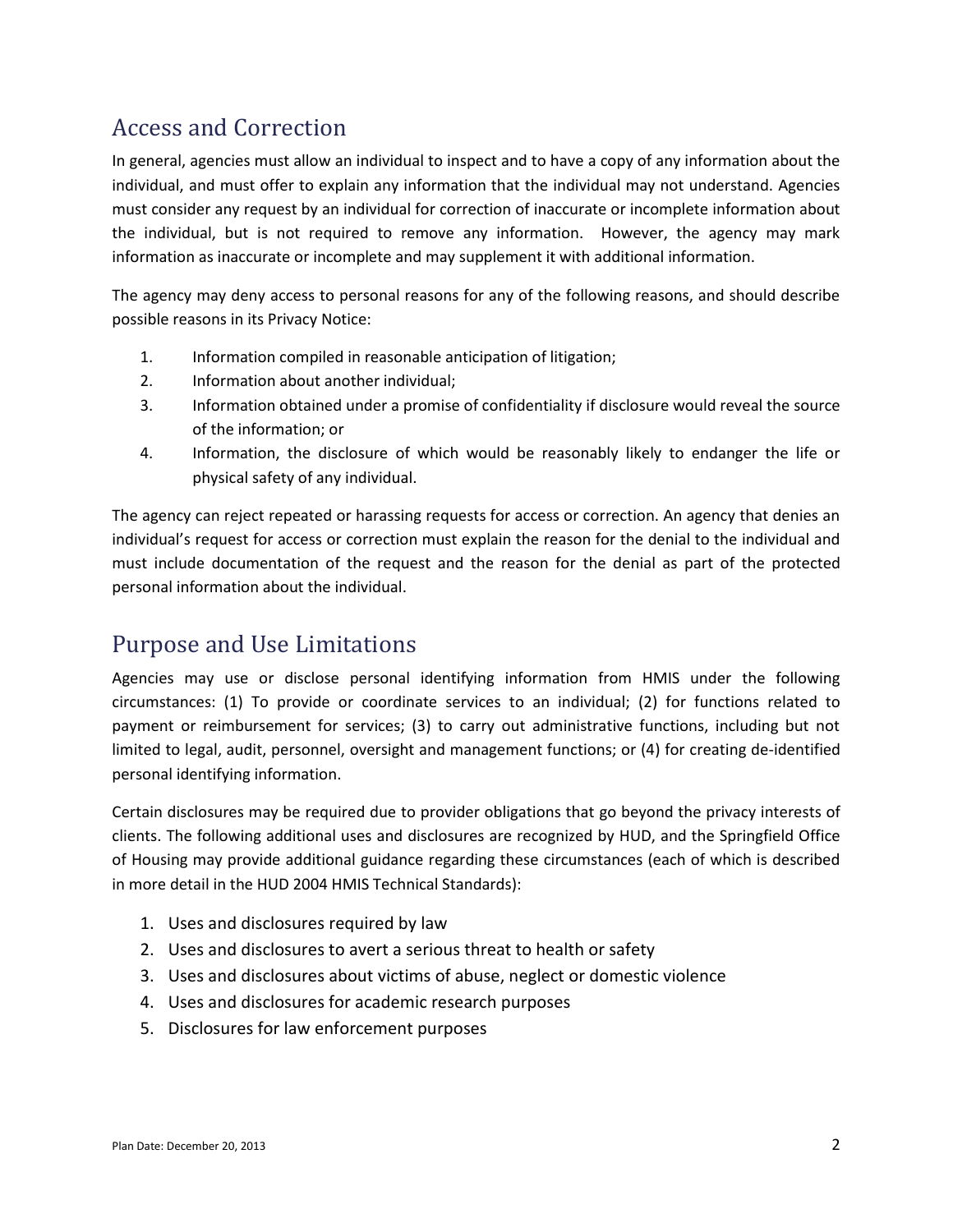## Confidentiality

Each agency must develop and implement written procedures to ensure: (1) All records containing protected identifying information of any individual or family who applies for and/or receives Continuum of Care assistance will be kept secure and confidential; (2) The address or location of any family violence project assisted with Continuum of Care funds will not be made public, except with written authorization of the person responsible for the operation of the project; and (3) The address or location of any housing of a program participant will not be made public, except as provided under a preexisting privacy policy of the recipient or subrecipient and consistent with State and local laws regarding privacy and obligations of confidentiality.

### Protections for victims of domestic violence, dating violence, sexual assault, and stalking

Victim service providers are prohibited from entering data into HMIS. Other agencies must be particularly aware of the need for confidentiality regarding information about persons who are victims of domestic violence, dating violence, sexual assault, and stalking. Additional protections for these clients includes explicit training for staff handling personal identifying information of the potentially dangerous circumstances that may be created by improper release of this information.

### Other Requirements

All agencies that contribute HMIS data must comply with the baseline privacy requirements described in this Privacy Plan. A CHO must comply with federal, state and local laws that require additional confidentiality protections. When a privacy or security standard conflicts with other Federal, state, and local laws to which the CHO must adhere, the CHO must contact the Springfield Office of Housing and collaboratively update the applicable policies for the CHO to accurately reflect the additional protections.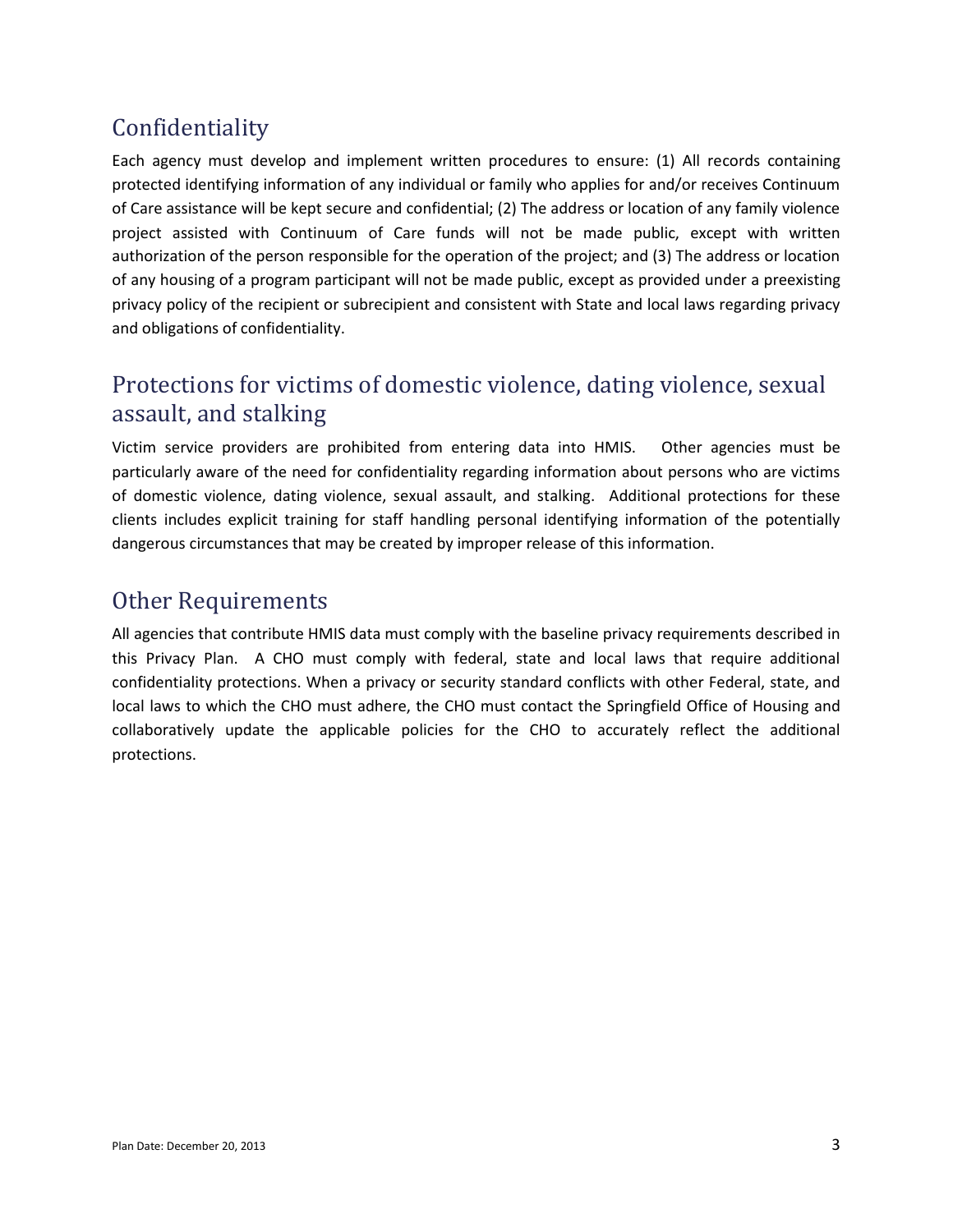# Data Collection Notice

We collect personal information directly from you for reasons that are discussed in our privacy statement.

We may be required to collect some personal information by law or by organizations that give us money to operate this program. Other personal information that we collect is important to run our programs, to improve services for homeless persons, and to better understand the needs of homeless persons.

We only collect information that we consider to be appropriate.

## Recopilación de Datos

Recopilamos información personal directamente de usted por las razones que se discuten en nuestra declaración de privacidad.

Podemos ser requeridos recopilar alguna información personal por ley o por las organizaciones que nos dan dinero para operar este programa. Otra información personal que recopilamos es importante para ejecutar nuestros programas, mejorar los servicios para las personas sin hogar, y para comprender mejor las necesidades de las personas sin hogar.

Nosotros solamente recopilamos información que consideramos apropiado.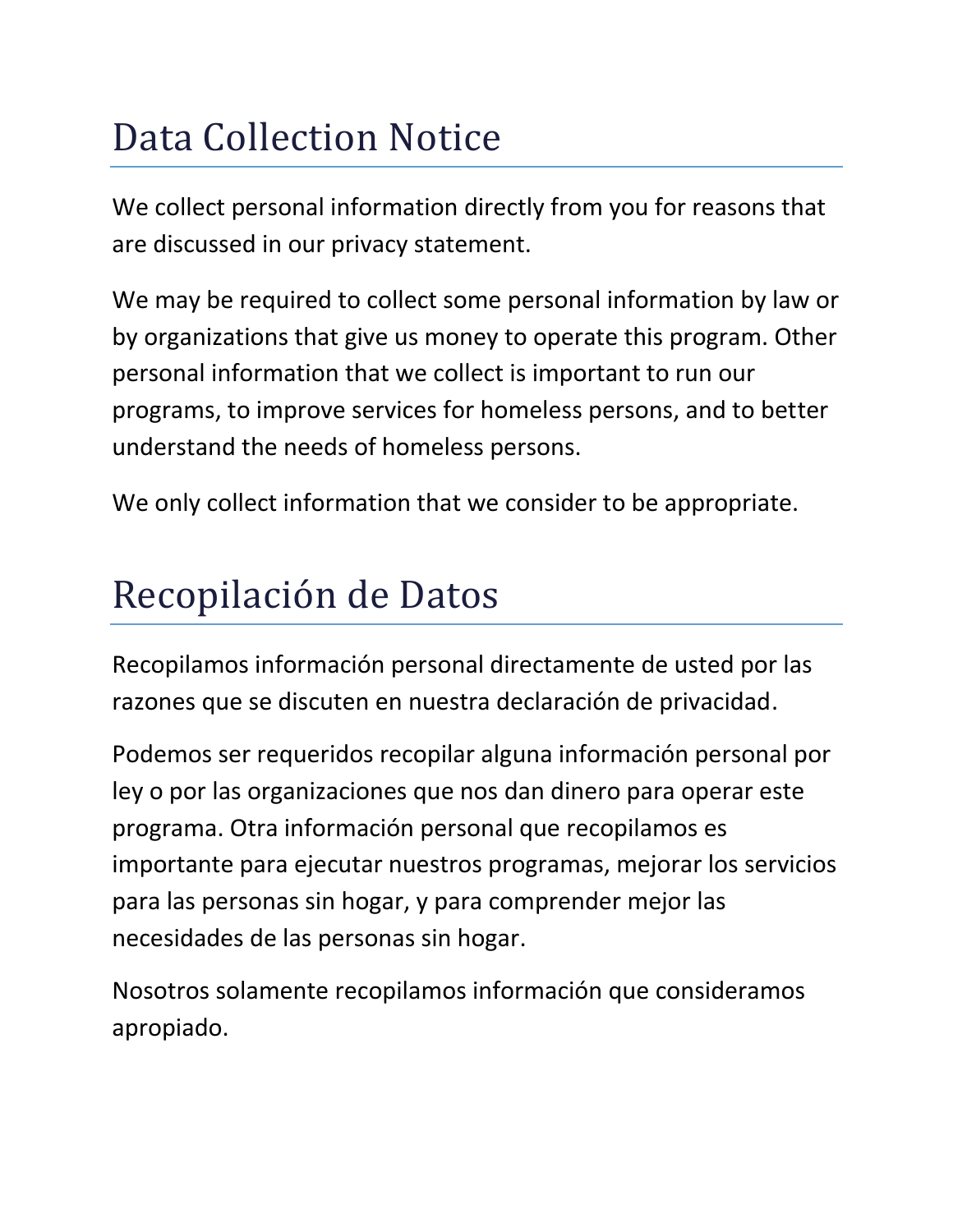## Hampden County HMIS Privacy Notice

This notice describes how we may use and share information we have about you and how you can access that information.

HMIS is a database that stores information about clients we serve and services we provide. We collect information that is defined in the U.S. Department of Housing and Urban Development's HMIS Data Standards. This notice applies to the Hampden County HMIS.

### **Uses and Disclosures of Your Information**

Information you provide…

- Will be entered into the Hampden County HMIS.
- Will be used to improve, provide and coordinate services.
- May be used in relation to payment or reimbursement for services.
- Will be used to make sure that our programs are effective.
- Will be used to prepare statistical reports.

Information you provide about physical or mental health problems will not be shared with other service providers, unless you have authorized it.

Protected Identifying Information (PII) will be shared only if you authorize it or if required by law, or if there is a serious threat to health or safety.

In Massachusetts, PII includes your name, date of birth, social security number, driver's license number, and bank account numbers. We **DO NOT** collect driver's license or bank account numbers.

#### **Your Rights**

- Your right to receive services will not be affected if you refuse to provide HMIS information.
- You control who your information is shared with. You may allow or refuse to share your information with other service providers.
- You may give written notice to end all privacy and information sharing agreements at any time.
- You may have a copy of this notice.
- You may view your record, have your record corrected, and file a complaint.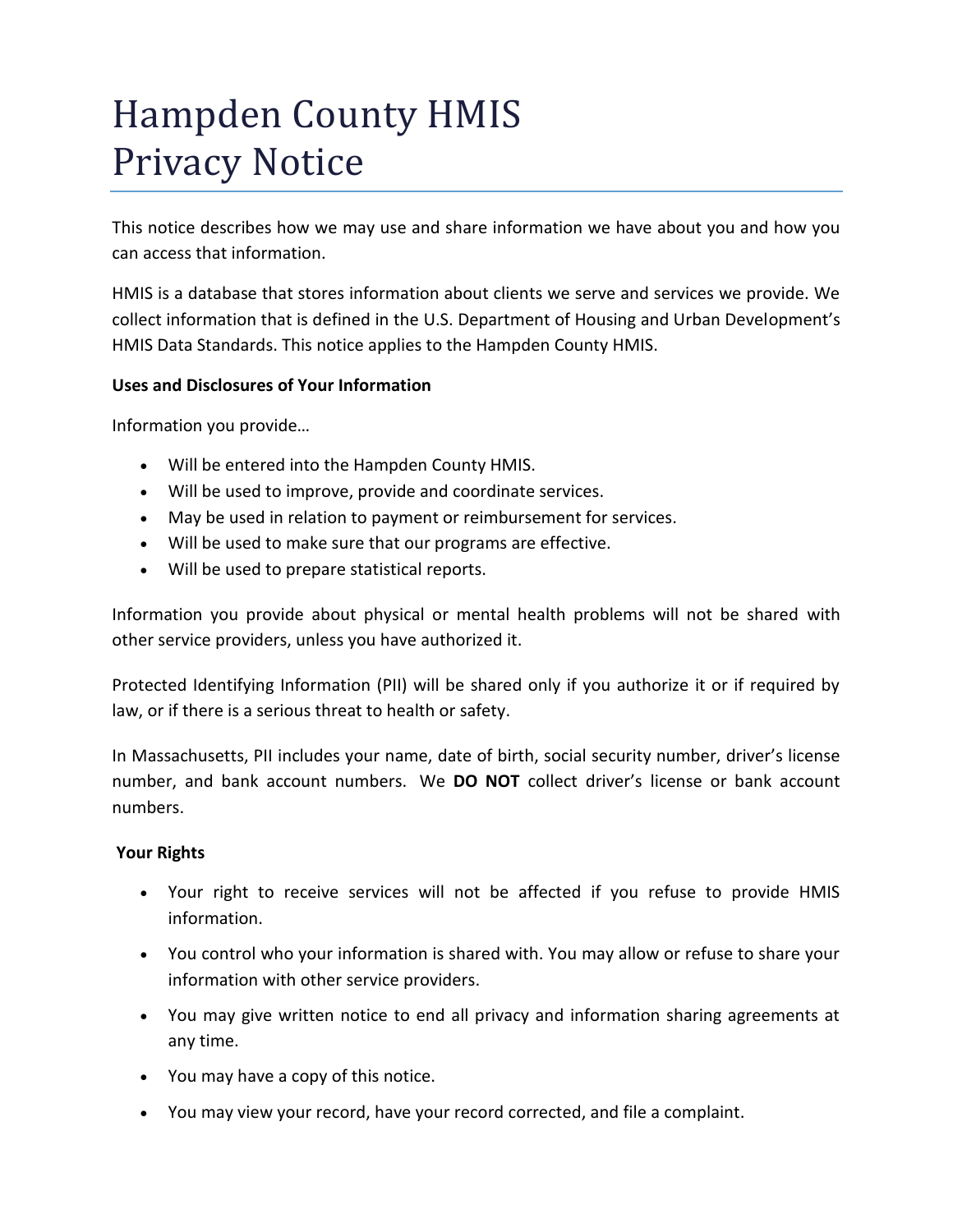### **How to Inspect and Correct your Personal Information**

You may request a copy of your HMIS record. Please submit a verbal or written request to program staff to get a copy. We will explain any information on it that you do not understand.

We will consider your request to correct inaccurate or incomplete personal information. We may delete or fix information that we agree is inaccurate or incomplete.

We may deny your request to inspect your personal information if...

- The information was gathered in reasonable anticipation of legal actions.
- The information would violate a confidentiality agreement.
- Sharing the information would endanger the life or safety of any individual.

If we deny your request we will explain the reason. We will keep a record of the request and the reason it was denied.

### **Data Storage and Disposal**

We dispose of personal information that is not being used **seven** years after it was created or updated. We may remove personal identifiers from the information instead of getting rid of it.

We may keep information longer if required by laws, statutes, regulations or contracts.

For more information contact the supervisor of your program. To file a complaint, contact the Hampden County Continuum of Care:

> Jesus Arce City of Springfield Office of Housing 1600 E. Columbus Ave. Springfield, MA 01103 (413) 787-6500 [jarce@springfieldcityhall.com](mailto:jarce@springfieldcityhall.com)

*We have the right to change this notice at any time and changes may apply to information collected prior to the date of the change. We accept and consider all questions or complaints regarding the Hampden County HMIS.*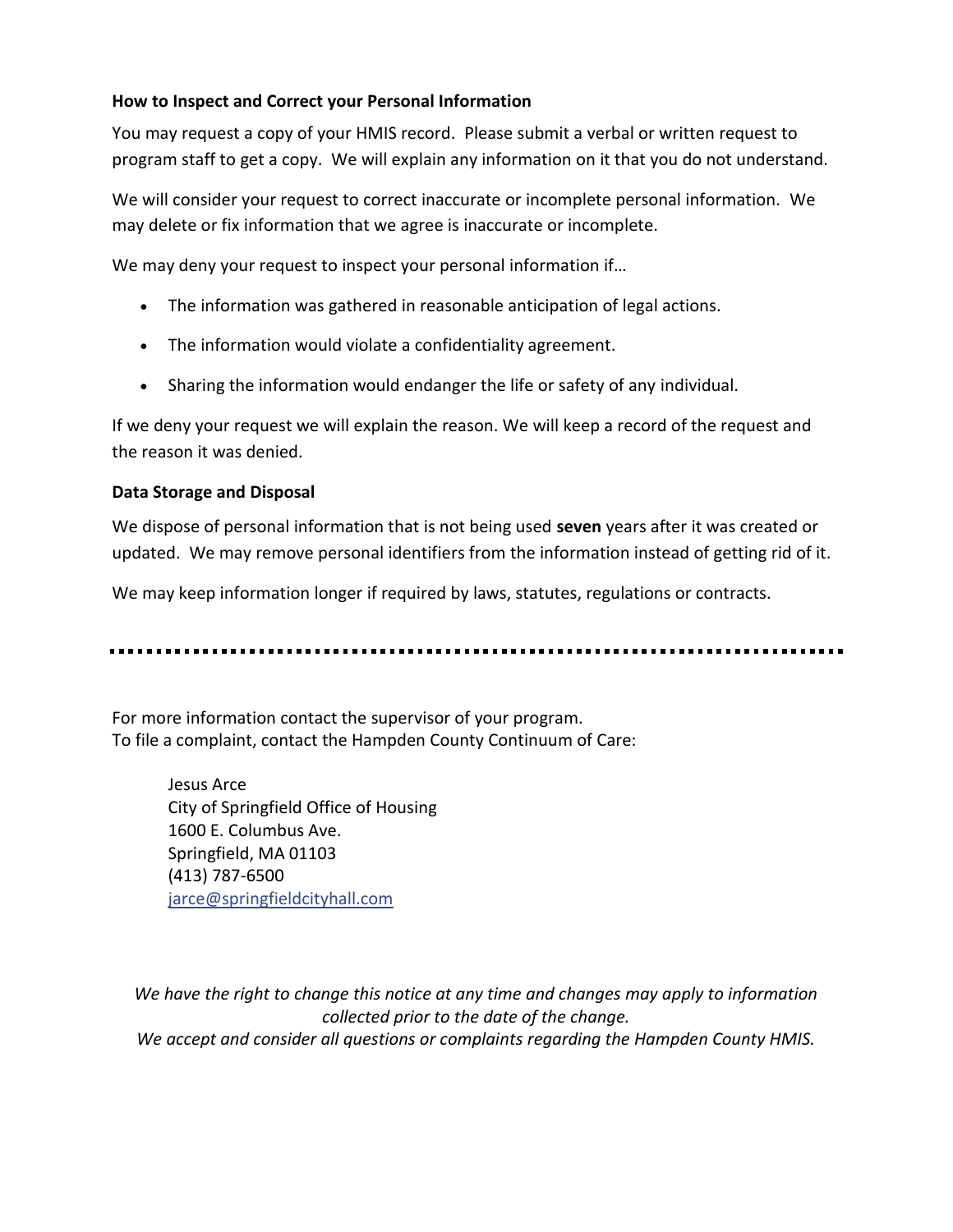## HMIS del Condado de Hampden Notificación de Privacidad

Este aviso describe como podemos utilizar t compartir la información que tenemos sobre usted y como usted puede tener acceso a esa información.

HMIS es una base de datos que almacena información acerca de los clientes que servimos y servicios que ofrecemos. Recopilamos la información que se define en el Departamento de Vivienda y Estándares de Datos HMIS de Desarrollo Urbano del EE. UU. . Este aviso se aplica al HMIS del Condado de Hampden.

### **Usos y Divulgaciones de su información**

La información que usted proporcione…

- Se introducirá en el HMIS del Condado de Hampden.
- Se utilizará para mejorar, proveer y coordinar servicios.
- Puede ser utilizado en relación con el pago o rembolso de los servicios.
- Se utilizará para asegurar que nuestros programas sean eficaces.
- Se utilizará para preparar informes estadísticos.

La información que usted proporciona acerca de problemas de salud física o mental no será compartida con otros proveedores de servicios, a menos que usted haya autorizado.

Información de identificación protegida (PII) será compartida solo si usted lo autorice, o si lo requiere la ley, o si hay una amenaza seria a la salud o la seguridad.

En Massachusetts, PII incluye su nombre, fecha de nacimiento, numero de seguro social, numero de licencia de conducir y números de cuentas bancarias. No recopilamos números de licencia de conducir o cuentas bancarias.

#### **Sus Derechos**

- Su derecho a recibir los servicios no se vera afectado si se niega a proporcionar información de HMIS.
- Usted controla con quien su información se comparte. Puede permitir o denegar compartir su información con otros proveedores de servicios.
- Puede dar aviso por escrito para terminar los acuerdos del intercambio de información y privacidad en cualquier momento.
- Puedes obtener una copia de este aviso.
- Usted puede ver su expediente, tener su expediente corregido, y someter una queja.